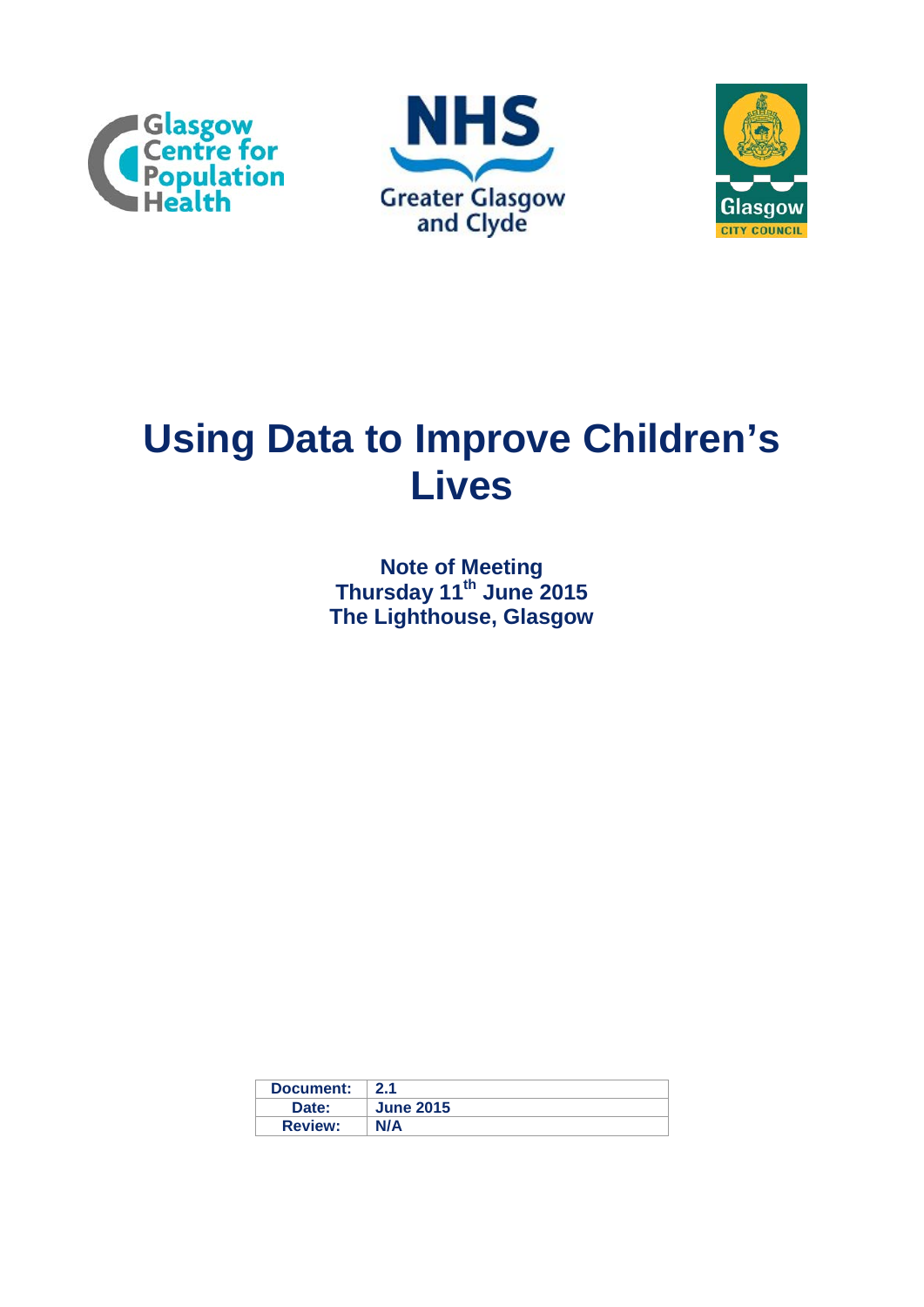# **Child Health Data to Support Services**

#### **Welcome**

Mark Feinmann welcomed delegates and provided an overview of the purpose of this event. Public agencies designed for children and young people's services in the Glasgow area are becoming data rich. This has been achieved through the increased use of

technology and there is opportunity for us to make better use of this data to extract and understand the information in a more practical, joined-up way. We need a collaborative approach to use this data to improve services through more cohesive data analysis and feedback/dissemination across staff groups. Mark considered that this event



would allow the various partners to begin the discussion about how we should do this.

Services represented at the event included: Glasgow Centre for Population Health, NHSGGC Children's Services and Specialist Children's Services, Glasgow City Social Work Services, Glasgow City Education Services, University of Glasgow, NHSGGC Department of Public Health and the Scottish Government Early Years Collaborative. Stephen McLeod chaired the event. The event agenda and delegate list are shown in Appendix 1 and 2 respectively.

#### **Presentations and Vignettes**

A series of presentations, case studies and vignettes were provided. As Chair, Stephen McLeod provided brief introductory comments regarding the value of data within public services and how analysis and future use can inform service improvement. Following this, Karen McFadden demonstrated the use of IT (EMISWeb) to capture data at a clinical level and how this can be extracted for analysis with some live data examples. John Marshall then demonstrated how using patient recordable information through questionnaires and checklists, provided a needs analysis for evidence based programmes run jointly by Social Care and NHS.

Fiona Crawford and Bruce Whyte presented ongoing data analysis which aims to explore the impact of early intervention on child outcomes. A key feature of this work comprises the collection, collation and publication of a set of child health indicators highlighting trends, patterns and inequalities in child health and well-being. They also described how neighbourhood profiles can help identity and prioritise the needs of the city's children and young people. The final speaker, Louise Marryat, provided an overview of longitudinal data analysis underway based on the strengths and difficulties data collected by GCC Education colleagues in nursery and school.

## **[Click Here to View the Presentations](http://www.gcph.co.uk/work_themes/theme_1_understanding_glasgows_health/early_years_health_and_wellbeing)**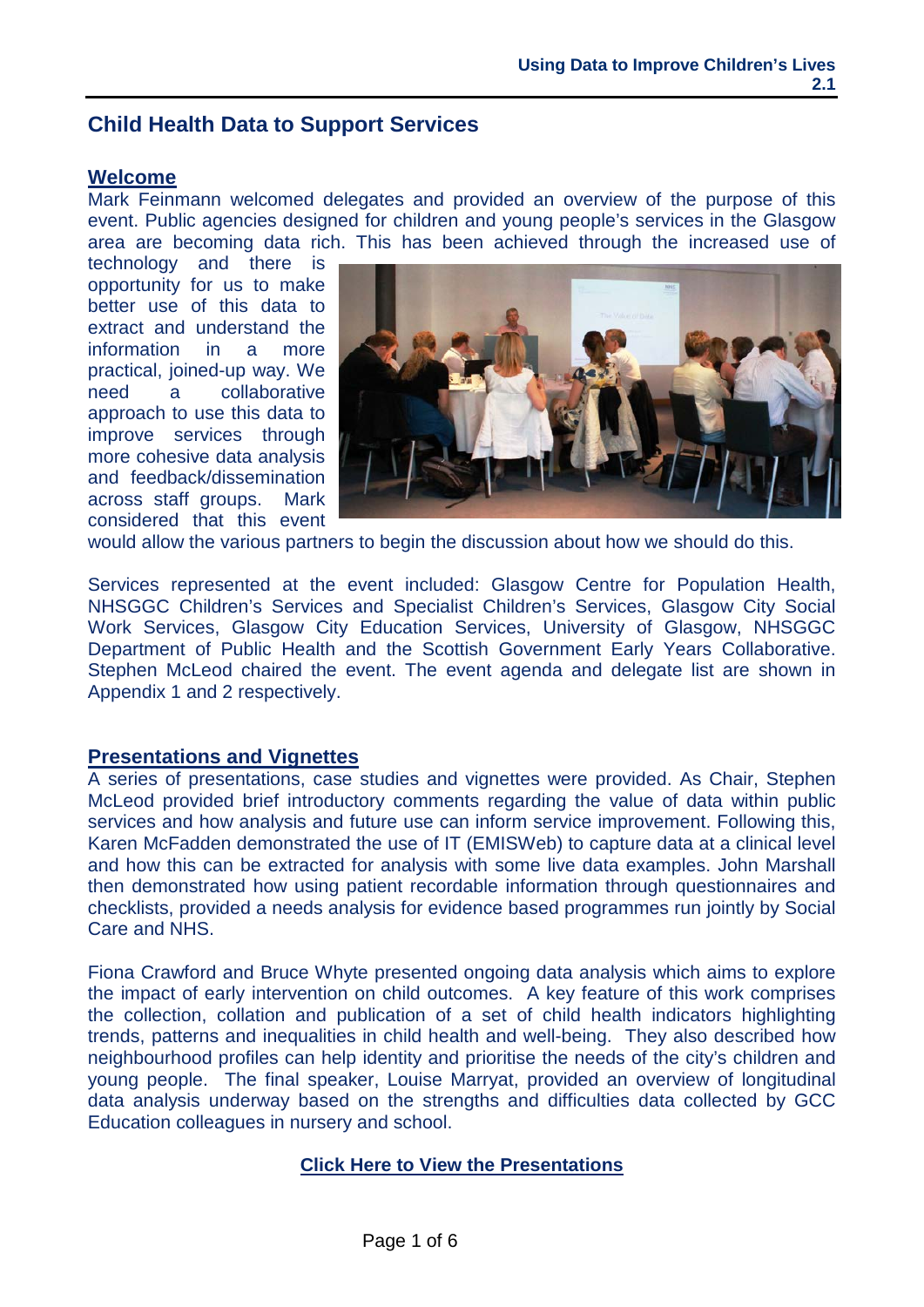## **Responses to Presentations**

The following questions/points were raised by the plenary following the presentations and these topics were discussed in the table discussions during the second part of the event along with pre-set discussion points.

- What happens to the data flow and information sharing via EMIS in relation to transitions to other / adult services?
- Electronic read coding can also help with assisting patient experience and supporting pathways
- The data analysis potential is good and it would be excellent to link this with Education and Social Work.
- We should remember to look at data from a different perspective, not always descriptive statistics only.
- **How can we link up the data available in EMIS to policy development and health** improvement initiatives?
- 3rd Sector will play a big role in data analysis and information sharing. The 3rd Sector is very good at focussing on family behaviour which could link well to our children specific data
- There is a need to distinguish between data and intelligence. Do we have a strategy for intelligence and is it prioritised at times of change?
- We need a joined-up approach to analysis, resources, data protection and willingness to share are all factors
- We need an understanding of accessibility to information prior to sharing
- Use of GIRFEC and the Children's Act should be the basis to improve data as well as data sharing mechanisms
- We need to involve families in information sharing arrangement to ease any concerns
- Do we consider the evidence prior to analysis? We must be careful not to overreact to fluctuations as this may be expected.

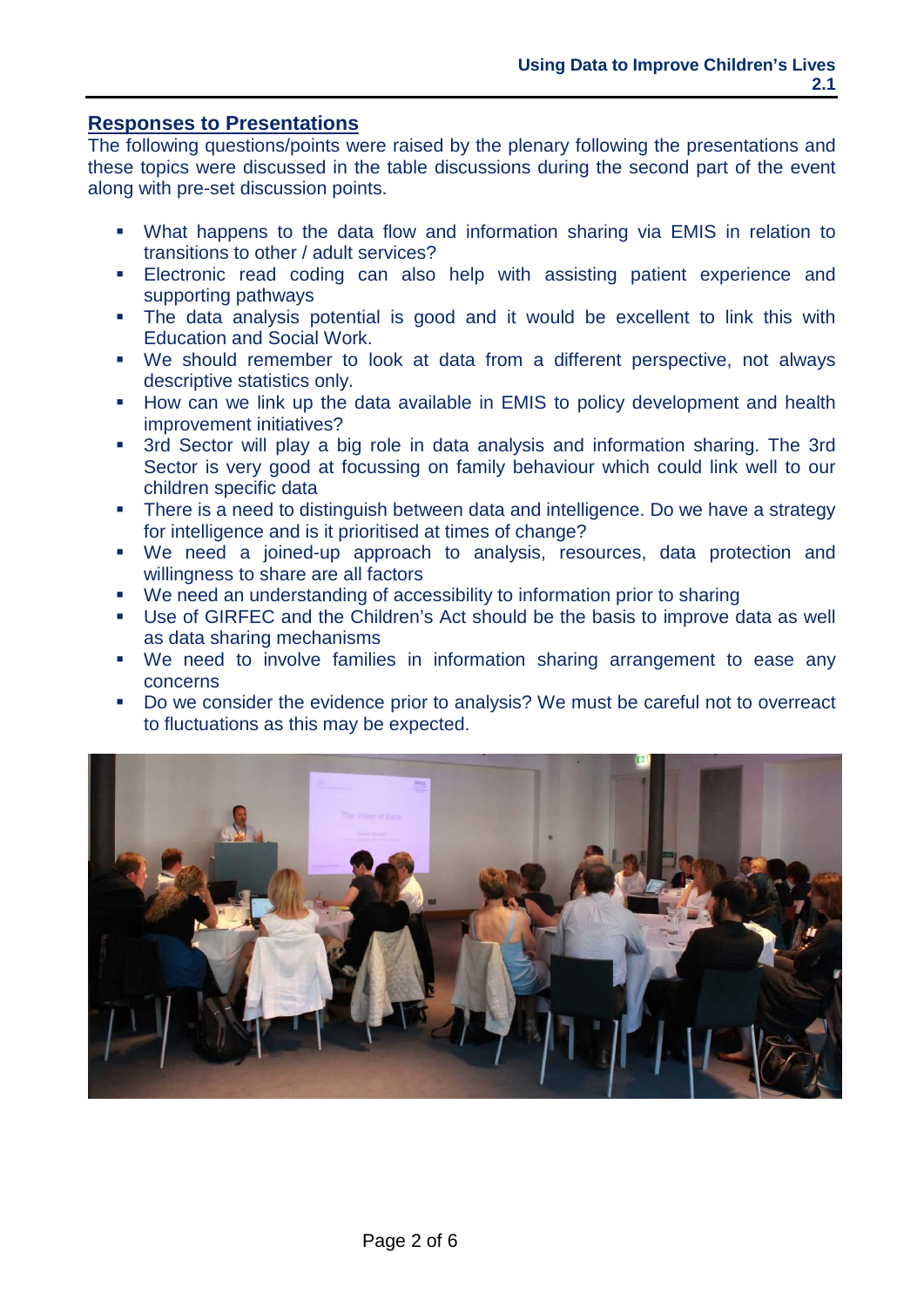## **Group Discussion – Main Points Feedback**

Following the plenary questions, three groups discussed a range of issues based on the following questions:

- How can we make best use of these different sources of data and information in service delivery, policy making and future research?
- What gaps do we have in current data sets and what skills, knowledge and capacity do we require to turn data into knowledge?
- What should change, how should it change and whose responsibility is it?
- How can evaluation of the impacts of early years services, programmes and initiatives be supported and sustained in the future?
- What should next steps involve?

The main points which were reported were as follows;

- Governance we need to set up arrangements that are clear about the priorities of what we need the data to do. This needs to be governed appropriately.
- Priorities we should be pulling data and research together and we must discuss resource and finance to do this
- Data Flow data needs to flow from research to detailed information to staff. Additionally, intelligence sharing from front-line services flowing to other services and back to researcher / other areas of relevance needs consideration.
- Level of Data how can we put our high level data into purposeful activity to shape changes in practice?
- Data Sharing this has to improve and we need an agreement on what and how.
- GIRFEC this is based on a human rights agenda and we should be sensechecking with children, young people and families in terms of data sharing and use
- Interface how can EMISWeb interface with maternal and child health data systems?
- Purpose we need to recognise that all agencies have different purposes and we must be transparent with each other when we are collaborating.
- Resources we need to find resources to support ongoing collaboration and ensure the purpose of the data is understood and managed
- Strategy we have a huge amount of resource and obligation to act on information sharing as defined by a range of past and current government policies. Resource and permissions flow out of these policies and we should gather people together from the various agencies to take this forward.

## **Next Steps**

There was consensus amongst participants that this was a useful session and it was agreed that the potential of linking data, sharing information across organisations and performing shared analysis was an exciting opportunity supported by the range of professionals present. Actions and ideas, along with some issues and concerns will need further discussion and this should be managed through a small representative group.

Linda de Caestecker provided closing remarks to highlight how positive the event had been. The wealth of data and systems demonstrated was excellent and there is a lot of opportunity to capitalise on this event to improve child health data across all services. Linda suggested that Public Health should take a lead on this work and convene a smaller group to progress what has been achieved and to develop first actions in a work plan to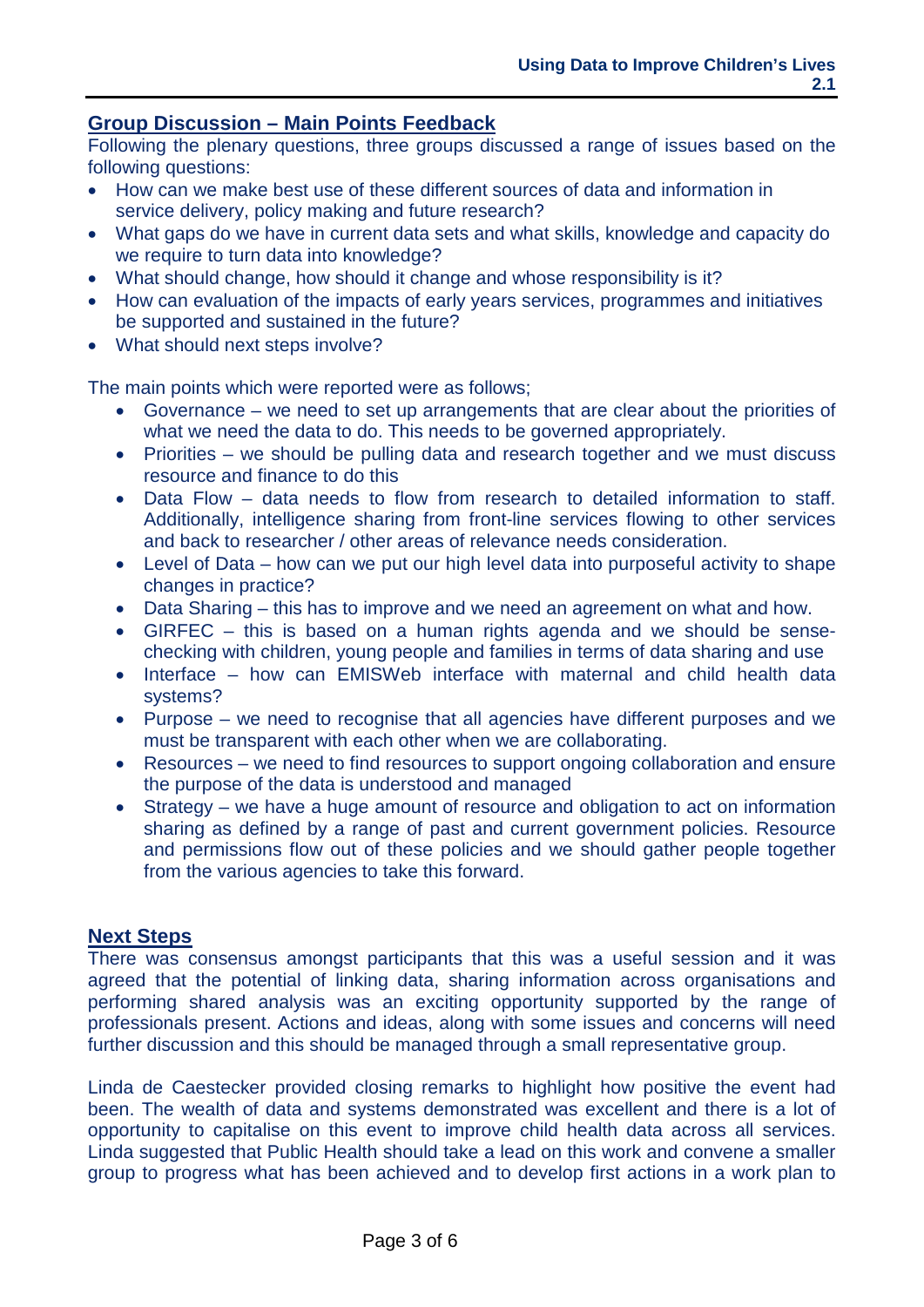achieve the high level goals and developments, building on what's already in place i.e. multi agency and multi-level data sharing, children's health profiles, collaboration and analysis to improve the lives of children.

**APPENDIX 1 - Event Agenda** 





#### **Child Health Data to Support Services**

Thursday 11<sup>th</sup> June 2015 The Lighthouse, Glasgow

- 9.30 **Welcome from Chair** Stephen McLeod, Head of Specialist Children's Services, Glasgow City CHP (North East Sector)
- 9.35 **EMISWEB** presentation Karen McFadden, Programme Lead - Community Children's Services, Glasgow City CHP
- 9.50 The use of data in joint service developments John Marshall, Project Director - Service Development, Glasgow City **CHP (North East Sector)**
- 10.05 Questions and discussion
- **Refreshment break** 10.40
- 11.00 Child population health data and indicators Fiona Crawford, Consultant in Public Health, Bruce Whyte, Public Health Programme Manager, **Glasgow Centre for Population Health**
- 11.15 Research and data linkage in the early years Louise Marryat, Research Fellow, University of Glasgow
- 11.30 **Table discussions**
- 12.30 Plenary feedback
- 12.50 Closing remarks from the Chair
- 13.00 Lunch